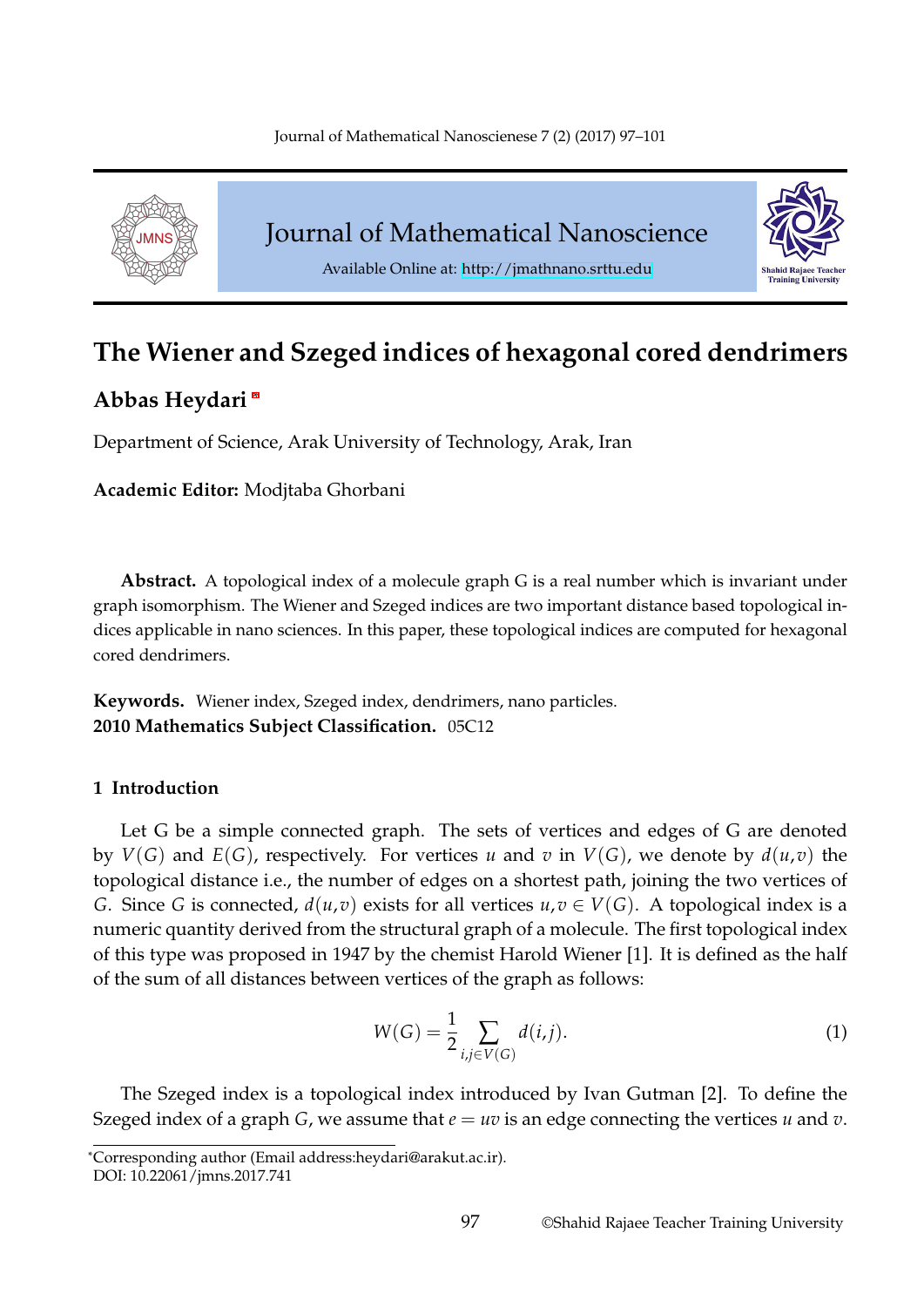

Figure 1. A tertiary phosphine dendrimer.

Suppose  $n_u(e)$  is the number of vertices of *G* lying closer to *u* than *v* and  $n_v(e)$  is the number of vertices of *G* lying closer to *v* than *u*. Then the Szeged index of the graph *G* is defined as

$$
SZ(G) = \sum_{e=uv \in E(G)} n_u(e).n_v(e).
$$
 (2)

Notice that vertices equidistant from *u* and *v* are not taken into account. Dendrimers are macromolecules comprised of a series of branches extending outward from an inner core which have attracted much attention because of their various electrical and optical properties [4–8]. In this paper we consider a class of dendrimers such as tertiary phosphine dendrimers in which their graphs contain a hexagonal cycle and branches extending outward from hexagonal core are balanced tree (Figure 1).

We denote these described graphs by *Dp*,*<sup>r</sup>* where *r* is number of generation and *r* is the classic degree of branching vertices of the graph (Figure 2). In this paper the computation of the Wiener and Szeged indices of hexagonal cored dendrimer are proposed.

#### **2 Main Results**

In this section at first, the Wiener index of  $D_{p,r}$  will be calculated in terms of positive integer numbers *p* and *r*. For this purpose, we use of a method where introduced by Ashrafi et al. in [7]. Recall that a subgraph *H* of *G* is called convex if for each vertex  $x, y \in V(H)$  there exists no shortest path in *G* from *x* to *y* which involves a vertex  $w \in V(G) - V(H)$ . Now let  ${F_i}_{i=1}^k$  is a partition of *E*(*G*) such that , *G − F*<sub>*i*</sub> is a two component graph such that both of components are convex for  $1 \le i \le k$ . Then the Wiener index of *G* is computed as

$$
W(G) = \sum_{i=1}^{k} |V(GF_i(1)|)|V(GF_i(2)|),
$$
\n(3)

where *GFi*(1) and *GFi*(2) are two components of *G − F<sup>i</sup>* for 1 *≤ i ≤ k*. Therefore to compute the Wiener index of  $G = D_{p,r}$  the suitable partition of  $E(G)$  must be introduced. Let  $C_6$  denote the hexagonal core of the graph. One can see that *G − {e}* has exactly two convex components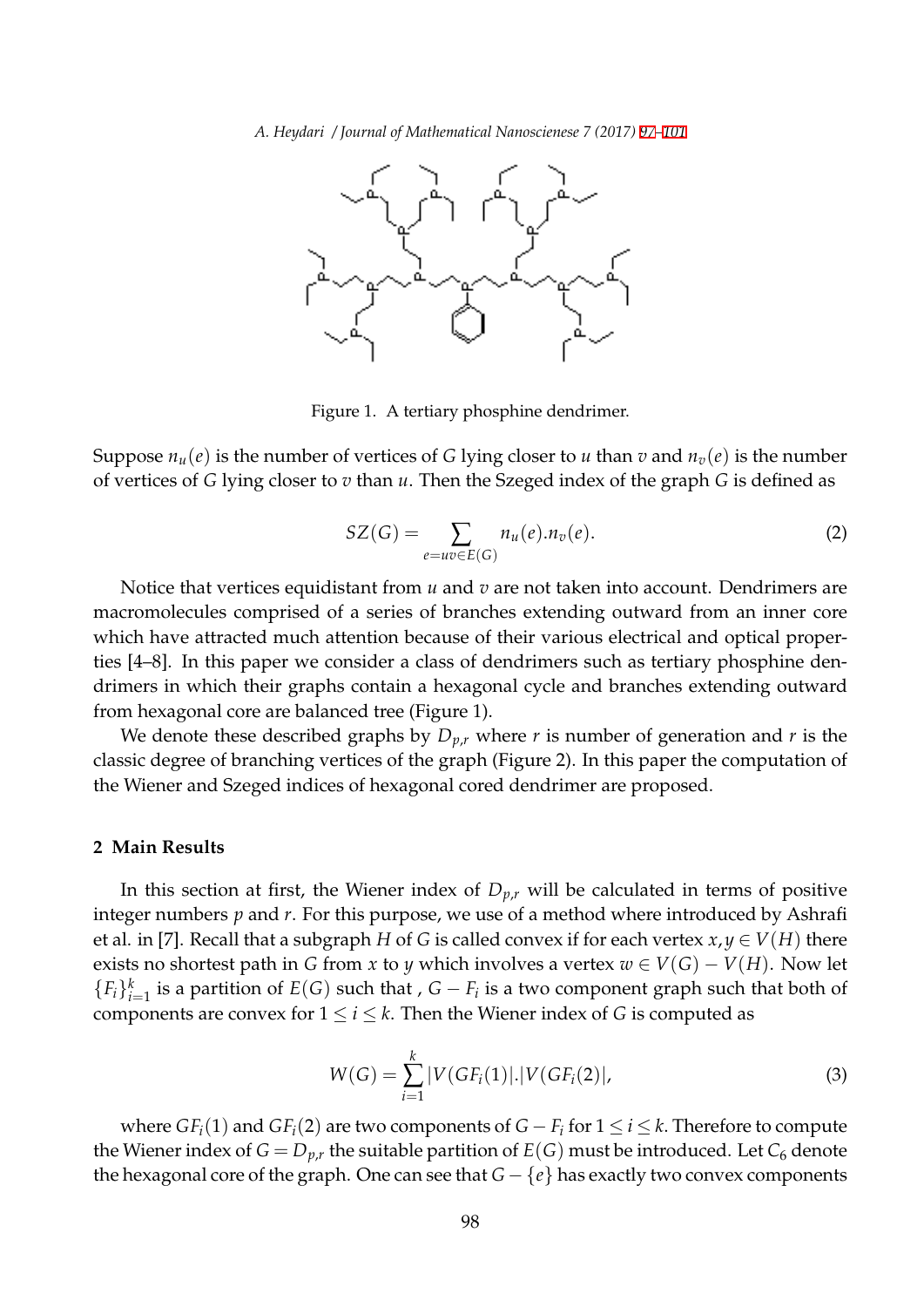

Figure 2. The graph of hexagonal cored dendrimers with generation numbers 0, 1, 2, 3.

for each  $e \in E(G) - C_6$ . Also for each edge of hexagonal core of the graph, the subgraphs *G − {e*1,*e*4*}*, *G − {e*2,*e*5*}* and *G − {e*3,*e*6*}*, have exactly two convex components (see Figure 3).

**Theorem 2.1.** Let  $p \geq 3$ . The Wiener index of hexagonal cored dendrimer computed as follows:

$$
W(G) = \frac{3}{(p-2)^2} [((p-1)^{r+1} + 6p - 13)(r(p-1)^{r+1} - \frac{(p-1)^{r+1} - p + 1}{p-2})
$$
  
 
$$
-\frac{(p-1)^{2r+2} - (p-1)^{r+1} - (p-1)^{r+2} + p - 1}{p-2} + 12(\frac{(p-1)^{r+1} - 1}{p-2})^2
$$
  
 
$$
+45\frac{(p-1)^{r+1} - 1}{p-2} + 27.
$$

*Proof.* Let *T* be one of the three acyclic branching subgraph of *G*, then

$$
n = |V(T) = \sum_{i=1}^{r} (p-1)^{i}| = \frac{(p-1)^{r+1}-1}{p-2}.
$$

Now let  $e_i$  be one of the 3 $(p-1)^i$  edges of generation number *i*, then  $F_i = G - \{e_i\}$  has  $\text{two convex components } GF_i(1)$  and  $GF_i(2)$ , such that  $n_i(1) = |GF_i(1)| = \sum_{i=1}^{r-i+1}$ *j*=1 (*p −* 1) *<sup>j</sup>* and  $n_i(2) = |GF_i(2)| = 3n - 6 - n_i(1)$ . For tree dotted edges shown in Figure 2 where are adjacent to  $C_6$ , we have  $|GF_i(1)| = n$  and  $|GF_i(2)| = 2n + 6$ . Finally, foe  $e \in F = G - \{e1, e_4\}$ , we have  $|GF_i(1)| = n + 3$  and  $|GF_i(2)| = 2n + 3$ .

The last equations can be used for  $e \in F = G - \{e2,e_5\}$  and  $e \in F = G - \{e3,e_6\}$ . Thus by using Eq. 3, we have

$$
W(G) = \sum_{i=1}^{k} |V(GF_i(1))| \cdot |V(GF_i(2))| = \sum_{i=1}^{r} 3(p-1)^{i} n_i(1) \cdot n_i(2) + 3n(2n+6) + 3(n+3)(2n+3).
$$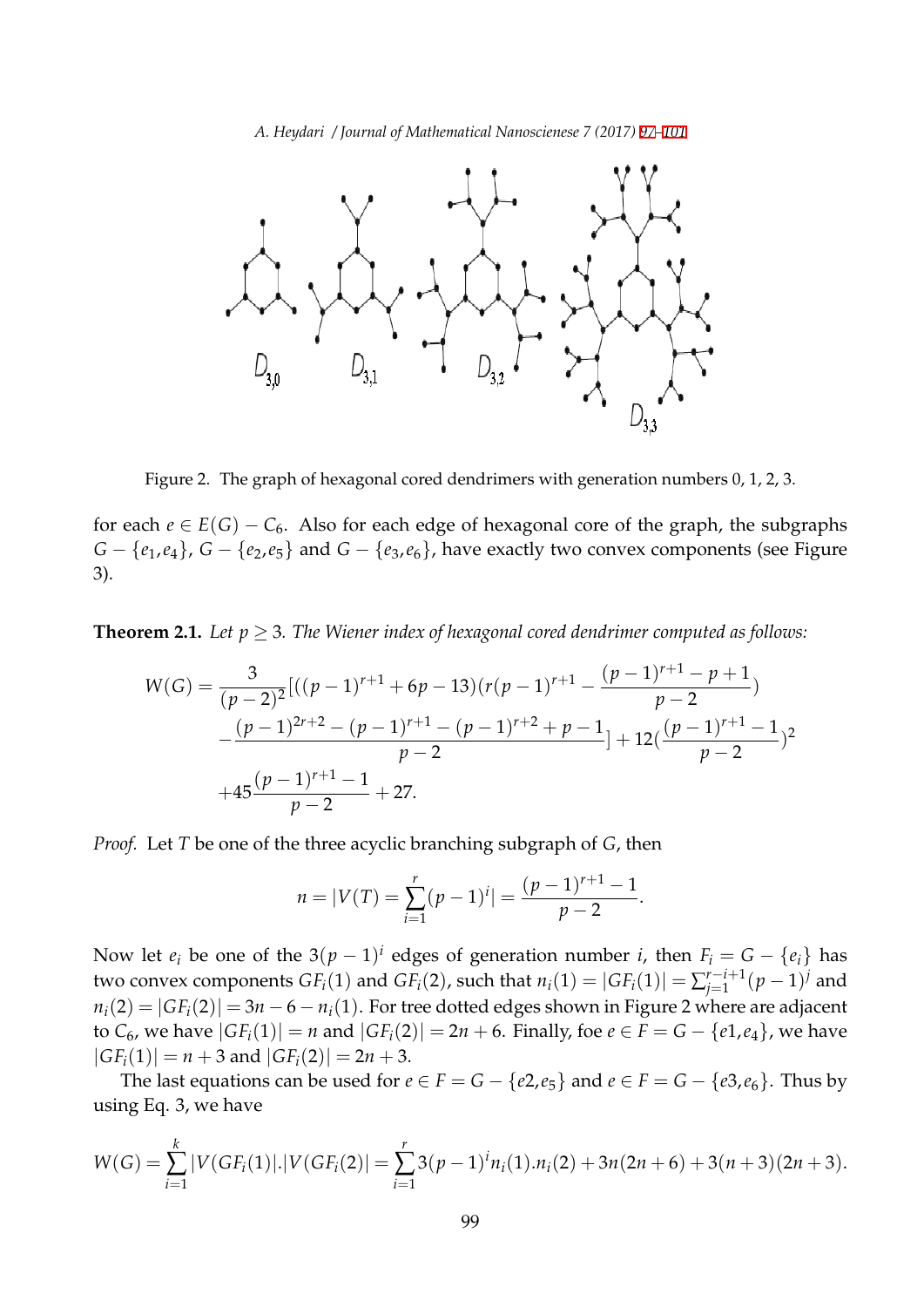

Figure 3. The graph of hexagonal cored dendrimer with generation numbers 0.

Thus

$$
W(G) = \frac{3}{(p-2)^2} [((p-1)^{r+1} + 6p - 13)(r(p-1)^{r+1} - \frac{(p-1)^{r+1} - p + 1}{p-2})
$$
  
 
$$
-\frac{(p-1)^{2r+2} - (p-1)^{r+1} - (p-1)^{r+2} + p - 1}{p-2} + 12(\frac{(p-1)^{r+1} - 1}{p-2})^2
$$
  
 
$$
+45\frac{(p-1)^{r+1} - 1}{p-2} + 27.
$$

Therefore proof is completed.

In what follows, by using computations in the Theorem 2.1, we obtain an exact formula for computation of the Szeged index of *Dp*,*<sup>r</sup>* , in terms of positive integer numbers *p* and *r*.

 $\Box$ 

**Theorem 2.2.** *Let*  $p \geq 3$ *. The Szeged index of the hexagonal cored dendrimer is computed as follows:* 

$$
Sz(G) = \frac{3}{(p-2)^2} [((p-1)^{r+1} + 6p - 13)(r(p-1)^{r+1} - \frac{(p-1)^{r+1} - p + 1}{p-2})
$$
  
 
$$
-\frac{(p-1)^{2r+2} - (p-1)^{r+1} - (p-1)^{r+2} + p - 1}{p-2} + 18(\frac{(p-1)^{r+1} - 1}{p-2})^2
$$
  
 
$$
+72\frac{(p-1)^{r+1} - 1}{p-2} + 54.
$$

*Proof.* Let  $e = uv \in F = E(G) - C_6$ . Then  $n_u(e) = |GF(1)|$  and  $n_v(e) = |GF(2)|$ . If  $e = uv \in C_6$ then  $n_u(e) = n + 3$  and  $n_v(e) = 2n + 3$ . Therefore by using Eq. 2 and the used methods in the Theorem 2.1, we have

$$
SZ(G) = \sum_{e=uv \in E(G)-C_6} n_u(e).n_v(e) + \sum_{e=uv \in C_6} n_u(e).n_v(e)
$$

$$
= \sum_{i=1}^r 3(p-1)^i n_i(1).n_i(2) + 6(n+3)(2n+3).
$$